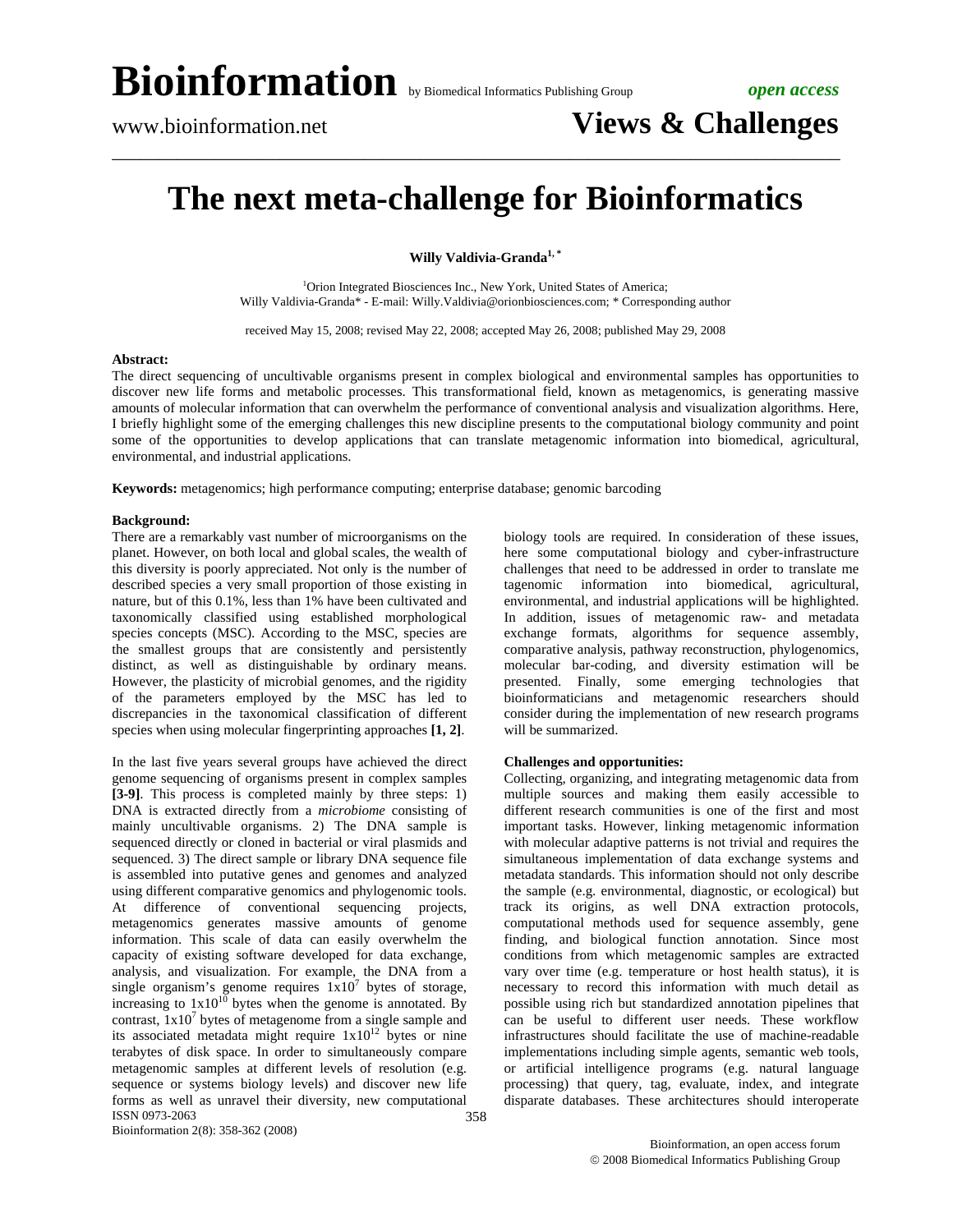\_\_\_\_\_\_\_\_\_\_\_\_\_\_\_\_\_\_\_\_\_\_\_\_\_\_\_\_\_\_\_\_\_\_\_\_\_\_\_\_\_\_\_\_\_\_\_\_\_\_\_\_\_\_\_\_\_\_\_\_\_\_\_\_\_\_\_\_\_\_\_\_\_\_\_\_\_\_

## www.bioinformation.net **Views & Challenges**

with database schemas that define a set of metagenomics attributes and attribute semantics, the relationship between the attributes, and the syntax for attribute values.

Because metagenomic samples are collected from a variety of sources, the use of appropriate terminology describing details and specific features of the collection site (e.g. biogeographical information) or host habit condition should be included. This requires the development of semantic interoperable metagenomic ontologies which reuse existing biomedical, environmental, and geographical terminologies to construct tables for sample collection and experimental protocol description. These systems must allow both automatic and manual data error flagging of each descriptor as well as the biological function annotations of individual sequences. In parallel, it is necessary to develop algorithms based on the annotation content that can estimate the quality of metagenomic datasets. All this information should be part of a metagenomic catalog associated with a unique and persistent identifying code that integrates individual sequences from a sample and places them within the context of a specific habitat. This identifying code should be the primary key that facilitates the interoperability of different databases, analysis algorithms, and visualization tools. Considering the size and complexity of metagenomic databases, publishers must enforce the linking of standard sequence identifiers to publications using consortium initiatives such as the Genomic Standards Consortium (GSC) and following the Minimum Information about a Metagenomic Sequence (MIMS) **[10]**. This will not only improve the automated data curation of individual sequences within a metagenomic sample, but should allow data enterprises, federations, and warehouses to perform massive data exchange operations seamlessly (e.g. map a global list of genomes and metagenomes to individual taxonomies) and efficiently utilizing user specific filtering parameters (e.g. time). These practices must be adopted very early since genomic projects have demonstrated that metadata are still underutilized. Many researchers underestimate the value of this metadata or do not see any incentive in providing this level of detail. Therefore specialized metagenomic databases, publishers, and funding agencies must work with the community to promote the use of highly annotated standard sequence identifiers and detailed annotation practices that go beyond the GeneBank format.

Current sequence assembly and gene finder programs require training data from closely related species. These algorithms are designed to connect fragments and analyze single eukaryotic and prokaryotic genomes. Since viruses and phages represent a significant proportion of existing metagenomic samples **[11]**, assembly and gene finding algorithms need to address the issues associated with the assembling reads (e.g. 50 nucleotides) generated by the use of ultrahigh throughput sequencing technologies in small genomes. For example, analysis of bacterial genomes has pointed out that 13% of the genome of *Streptococcus pyogenes* is composed of prophages **[4]***.* Therefore, metagenomic bioinformatic applications must be sensitive enough to detect these molecular events and chimerism due to erroneous assembly processes. At the same time, new applications must overcome the rate (10- 20%) of inaccurate gene predictions in metagenomic datasets **[12]**.

The development of new bioinformatic applications capturing polymorphisms of individual sequences across different metagenomic datasets represents another considerable challenge. Sparse sampling of DNA from many species in a more complex environmental sample coupled with high rates of polymorphism within specific species presents a significant obstacle to determine the true diversity of a sample. Comparative analysis of metagenomic phages shows that approximately 65% of the sequences have no homologues in the non-redundant databases. Furthermore, only less than 2% of the Sargasso Sea database can be overlapped at 90% identity with sequences from existing biological databases **[13, 14]**. On the one hand, this limited similarity might be due to the unique diversity of metagenomic datasets, on the other, it is possible that these results are due to limitations of existing implementations. Consequently, metagenomic analysis tools must overcome the sensitivity of traditional comparative analysis tools such as BLAST and its computational demand. While parallel and distributed implementations such as mpi-BLAST **[15]** and scala-BLAST have emerged to address this problem, these tools run a limited number of the BLAST options and remain a heuristic solution to sequence comparison.

Thanks to metagenomics, new species have been documented for the first time. However, discovering a particular species cannot possibly represent all the members of a phylotype. For example, hundreds of functionally important genes are not seen in the other strain of *Escherichia coli* K12 or *E. coli* O157:H7 **[16]**. While these comparisons are necessary at the metagenomic level, it is also important to discriminate single nucleotide polymorphisms (SNP) that define subsets of metagenomic data. This is particularly relevant for viruses. However, detection of SNP and their direct impact in the phenotypical makeup of a microbiome remains difficult because available gene assembly programs consider singlebase mismatches as errors in the sequencing process. Nonetheless, in metagenomic datasets, these variations might represent sequences from different genomes. This situation is complicated by the fact that current comparative genomic tools use co-linear sequence alignment in order to infer global and local sequence similarities. However, these methods are impaired for performing inter- and intra-microbiomes comparisons because of the high proportion of fragmented sequences typical of metagenomic datasets. This data conformation by result in multiple sequence alignment reconstruction providing inaccurate inferences to an extent that species characteristics within a family are lost **[13]**. Pair-wise sequence comparisons requires compute the square of the number of sequences in the input file, under these circumstances, metagenomics researchers must access software optimized for highly parallel systems that leverage thousands of processors available either on a grid or on a massive parallel computer cluster. Therefore, the development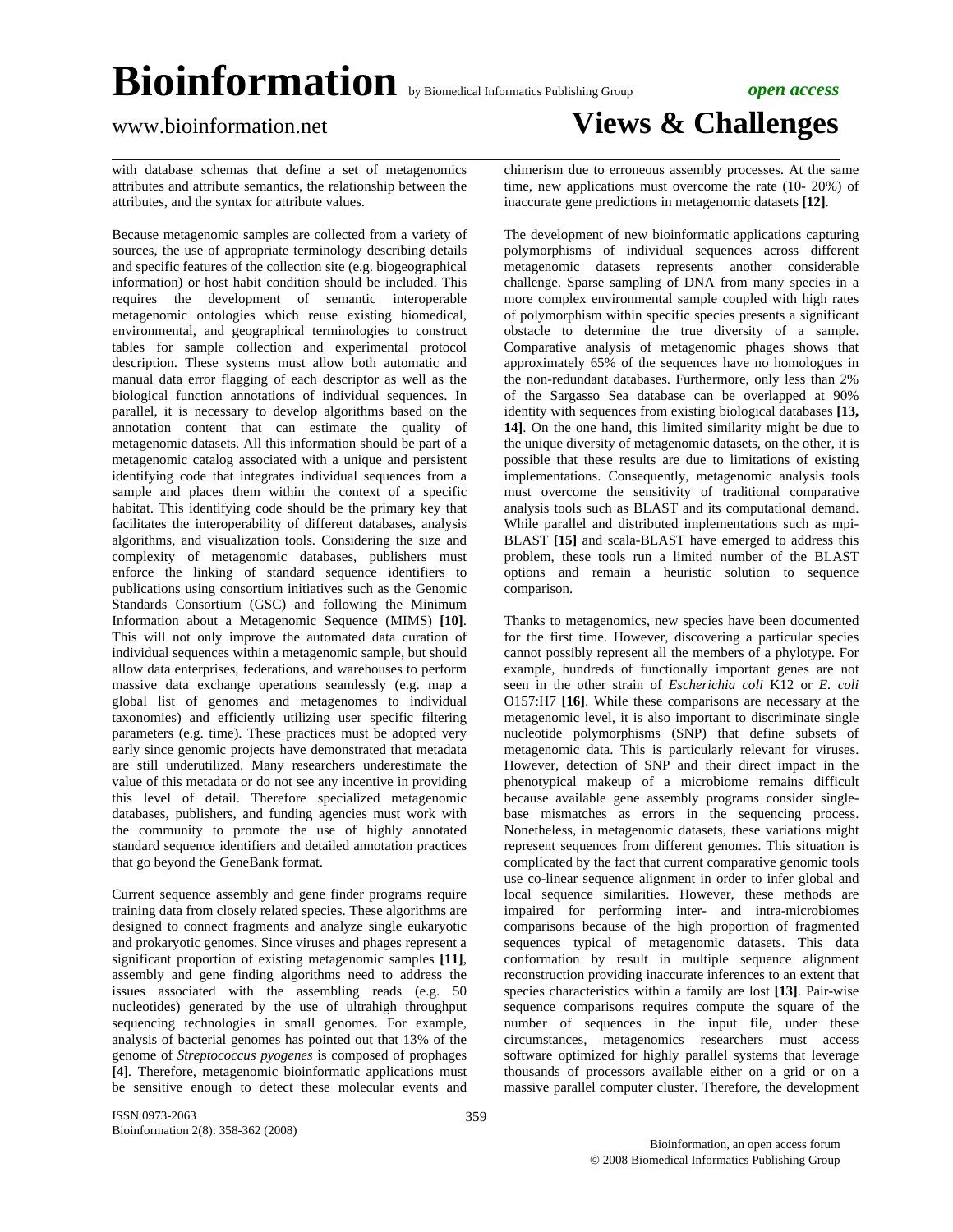\_\_\_\_\_\_\_\_\_\_\_\_\_\_\_\_\_\_\_\_\_\_\_\_\_\_\_\_\_\_\_\_\_\_\_\_\_\_\_\_\_\_\_\_\_\_\_\_\_\_\_\_\_\_\_\_\_\_\_\_\_\_\_\_\_\_\_\_\_\_\_\_\_\_\_\_\_\_

of comparative metagenomic analysis tools requires the rethinking of algorithms that simultaneously make useful inferences about particular lineages considering both local and global motif shuffling in genes, genomes and microbiomes. This improvement requires additional comparative parameters such as oligonucleotide composition, codon usage preference, and motif distribution.

Phylogenetic classifications of many organisms can be achieved with the use of ribosomal RNA (rRNA), however, this technique is not applicable to viruses and highly fragmented metagenomic databases. To overcome this limitation, genomic bar-coding has been proposed as an emerging approach that utilizes a standardized genome segment as a discriminatory parameter for identifying species **[17, 18]**. The use of this technique to uniquely classify members of a given taxonomical group has attracted considerable attention as well as the cause of some controversy [17, 18, 19]. While it is recognized that each species has distinctive short genome segments that can be used for barcoding, there is disagreement about the usefulness of this approach to study genomic complexity and to classify species **[20]**. Different genome regions evolve at dissimilar rates **[21]**; as a result, there is no simple technique or general rule to establish the number of genomes and the length of putative barcodes that must be analyzed to determine the molecular diversity of a species, genus, or metagenomic sample. To address this issue, our company is developing new high performance barcoding algorithms that focus on individual motifs rather than genes (unpublished results). Our research suggests that for many microbial pathogens, short segments less than 50 nucleotides contain sufficient information content to discriminate species within metagenomic sets. Placing individual genomic bar-codes in the context of individual genomes have yielded insightful results about evolution and adaptation. This genomic bar-coding approach not only overcomes the lack of sensitivity and specificity of conventional analysis tools, but allows taxonomical inferences of unknown sequences. As a result, we can quickly sort unknown specimens into genetically different categories. Similar implementations can yield genomic bar-codes that can be considered as "molecular- operational taxonomic units" (M-OTU). Each M-OTU encompasses sufficient variability to allow both inter- and intra-species discrimination. We believe that genomic bar-coding can be used to generate metagenomicspecific motif fingerprints that allow comparative analysis among databases and at the same time infer what proportion of the DNA sequence of these ancestral species are present in terrestrial or less extreme environments. Similar approaches can be utilized with seasonal changes of habitat condition, geographic distribution, and molecular dynamics of different microbiomes.

There is a remarkably dense and diverse microbial ecosystem where many species have yet to be discovered, or are known but have not been formally described. While it is estimated that the total number of species on Earth could range from about 3.6 million up to 117.7 million, 13 to 20 million is

frequently used. As microorganisms become abundant due to changing environmental conditions or removal of competitors, it is of great importance to monitor the temporal distribution of different populations in a metagenomic location. Since metagenomics is disproving that the diversity of microbes is globally dispersed, it is necessary to determine if seasonal changes in different locations are intractably connected. These types of studies will provide the necessary information and parameters to develop complex mathematical models where software agents resembling specific diversity ranges can be subjected to alternative *in silico* conditions that might serve as predictors of inter- and intra-species prevalence and diversity. Modeling such as this can maximize our understanding of diversity composition within microbial communities that can be sampled but not completely characterized, the impact change effects in these communities, and the impact microbial communities have on macroorganisms. Consequently, the bioinformatics community must improve population estimations methods such as Bayesian, Yule's 'characteristic, Horwtiz-Thompson and nonparametric estimation of Shannon's index of diversity **[6, 22]**. However, this type of modeling should consider that while a microbiome might contain a larger number of species with relatively low abundances, random sampling or the physical sample processing techniques can considerably affect these estimations. It is plausible that during the sample manipulation process some rare species may be lost and not discovered because of preferential DNA amplification **[23]**.

The development of system biology techniques has demonstrated its potential to unravel genes with important biological functions within complex molecular interactions. Applied to metagenomics, systems biology techniques can be useful to reconstruction pathways, molecular interactions and gene circuits of microbial communities at the specie and ecosystem level. This can lead to the discovery of novel biocatalysts processes that fulfill energy production, environmental stewardship, and medicine. Synthetic biology techniques can be used to insert genes and enzymes needed for implementation in production processes to further prove the value of metagenome-derived sequences. The bioprospecting of pathways can be initially achieved by linking metagenomic sequences with the wealth of information from well characterized protein subfamilies and families interactions participating in specific molecular networks. However, this homology based pathway reconstruction and the identification of regulatory elements requires automated methods to propagate information across metagenomic datasets. At the same time, it is necessary to develop ultra-high modeling technologies to compare and construct 3D models of the metagenomic proteins and to build *in-silico* protein-protein and protein-DNA interactions. In hand with new fields such as proteogenomics - the combination of community genomics and proteomics - community functions to specific member microorganisms will be possible **[24-27]**. This entails overcome the limitations of existing genomic visualization tools of organism protein interaction representation and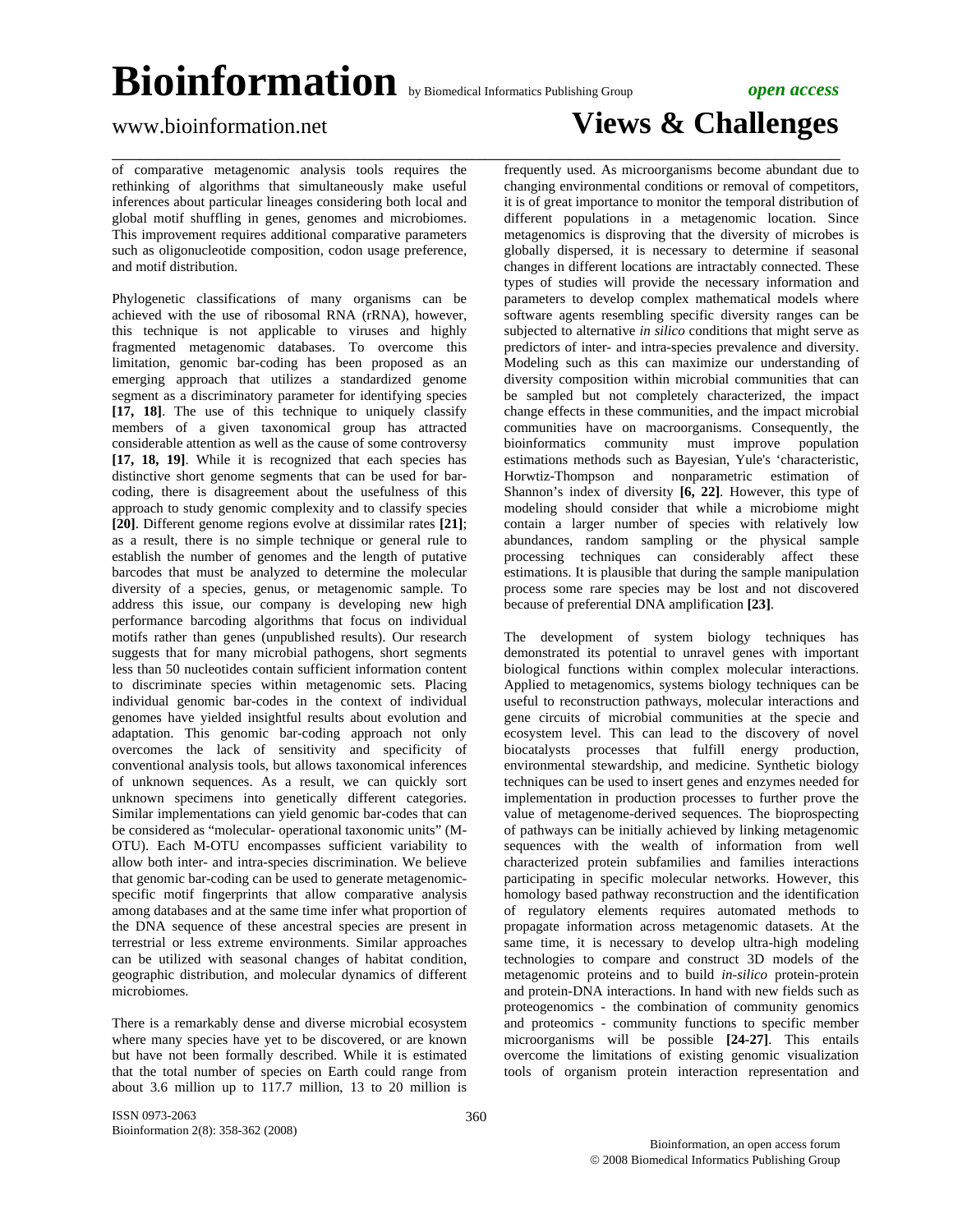\_\_\_\_\_\_\_\_\_\_\_\_\_\_\_\_\_\_\_\_\_\_\_\_\_\_\_\_\_\_\_\_\_\_\_\_\_\_\_\_\_\_\_\_\_\_\_\_\_\_\_\_\_\_\_\_\_\_\_\_\_\_\_\_\_\_\_\_\_\_\_\_\_\_\_\_\_\_

### www.bioinformation.net **Views & Challenges**

developing paradigm shift summarization technologies representing protein interactions at the microbiome levels.

In parallel to software development, metagenomics requires data compression and exchange technologies that support transfers of more than 5000 megabytes per second. Therefore, funding agencies must support institutional changes not only for the algorithms, but in the implementation of parallel fiber optic and data transfer technologies. For example, instead of using flat files and data-server approaches, metagenomics requires distributed virtual processing enterprise environments where the computational power for analysis and visualization are shared efficiently. This scale represents new challenges for analysis and visualization algorithms, since bacterial and viral communities might require different data representation standards. More specific challenges include finding improved techniques for the major hard optimization problems (maximum parsimony and maximum likelihood) in conventional phylogenetic inference, as well as dealing with higher level analysis of whole genome evolution, with insertions, deletions, duplications, rearrangements, and horizontal transfer of DNA segments.

While most attention is focused on the biology and ecology of large species, the greater part of Earth's species diversity is found in microbes. These entities are estimated to make up more than one-third of Earth's biomass. Thanks to metagenomics our appreciation of heir diversity offers the opportunity of discovering new species in biofilms, soil, and marine environments. More importantly, metagenomics has far reaching implications. For example, metagenomics can be used to sample the blood of hunters potentially exposed to new exotic diseases that might cause a serious impact for global health. A metagenomic approach for sampling in microbial diversity in hospitals might avert emerging multidrug resistant pathogens, and enable the management of infections in patients and the development of strategies to decrease the movement of these organisms. This information can also be used to develop of new drugs using *genomic-barcode paradigm* where pathogen-specific genome regions can be targeted with a new generation of broad antimicrobials. Metagenomic profiles can uncover new virulence factors in human and animal diseases and the genomic shifting after vaccination or drug usage.

Metagenomics and genomic bar-coding can yield a universal catalogue of species and life. This will profoundly alter our understanding of the biosphere and is likely to lead to revision of concepts such as species, organism, adaptation, and evolution. This information and the use of synthetic biology can lead to the development a unique generation of antimicrobials, therapeutic compounds and enzymes with industrial applications. The mining of metagenomic datasets will allow us to answer fundamental questions of biology. What proportion of the metagenome is specific and unique for a particular species? What does the species abundance distribution of a clone library reveal about microbiome species abundance? How do the forces driving microbiome diversity vary within a temporal and spatial scale? Do microbial metagenomic sets correlate with specific genomic barcodes? Can the genomic barcodes patterns be associated with pandemic potential of unknown microbial species? Can we identify specific molecular signatures associated with microbiome geographical distribution? Is there a scaling relationship between metagenomic samples and macroorganisms? Answering these questions will initially prioritize the ecological justifications for selecting study sites, but at the end will result in products. This is an extraordinary time for biology. Used alongside new genome sequencing technologies, the potential rewards of sophisticated bioinformatic applications for analysis and visualization of metagenomic datasets are tantalizing. Nonetheless, it is now clear that metagenomics will be the next meta-challenge for bioinformatics.

### **Acknowledgement:**

The author would like to thank Dr. Mya Breitbart and Francis Larson for the insightful comments and suggestions. The genomic barcoding technology is partially supported by the Defense Threat Reduction Agency.

### **References:**

- **[01]** P. Z. Goldstein*, et al. Exs.,* 92: 147 (2002) [PMID: 11924493]
- **[02]** R. A. Samson*, et al. Med Mycol.,* 44: 133 (2006) [PMID: 17050433]
- **[03]** G. A. Kowalchuk*, et al. Microb Ecol.,* 53: 475 (2007) [PMID: 17345132]
- **[04]** R. A. Edwards*, et al. Nat Rev Microbiol.,* 3: 504 (2005) [PMID: 15886693]
- **[05]** S. G. Tringe*, et al. Science,* 308: 554 (2005) [PMID: 15845853]
- **[06]** M. Breitbart*, et al. Proc Biol Sci.,* 271: 565 (2004) [PMID: 15156913]
- **[07]** C. von Mering*, et al. Science,* 315: 1126 (2007) [PMID: 17272687]
- **[08]** S. Yooseph*, et al. PLoS Biol.,* 5: e16 (2007) [PMID: 17355171]
- **[09]** M. Breitbart*, et al. J Bacteriol.,* 185: 6220 (2003) [PMID: 14526037]
- **[10]** D. Field*, et al. Omics,* 10: 100 (2006) [PMID: 16901213]
- **[11]** F. E. Angly*, et al. PLoS Biol.,* 4: e368 (2006) [PMID: 17090214]
- **[12]** K. Mavromatis*, et al. Nat Methods,* 4: 495 (2007) [PMID: 17468765]
- **[13]** M. L. Tress*, et al. BMC Bioinformatics,* 7: 213 (2006) [PMID: 16623953]
- **[14]** K. U. Foerstner*, et al. Philos Trans R Soc Lond B Biol Sci.,* 361: 519 (2006) [PMID: 16524840]
- **[15]** G. Aparicio*, et al. Stud Health Technol Inform.,* 120: 194 (2006) [PMID: 16823138]
- **[16]** N. T. Perna*, et al. Nature,* 409: 529 (2001) [PMID: 11206551]
- **[17]** P. D. Hebert*, et al. Proc R Soc Lond B Biol Sci.,* 270: 313 (2003) [PMID: 12614582]

361

Bioinformation, an open access forum © 2008 Biomedical Informatics Publishing Group